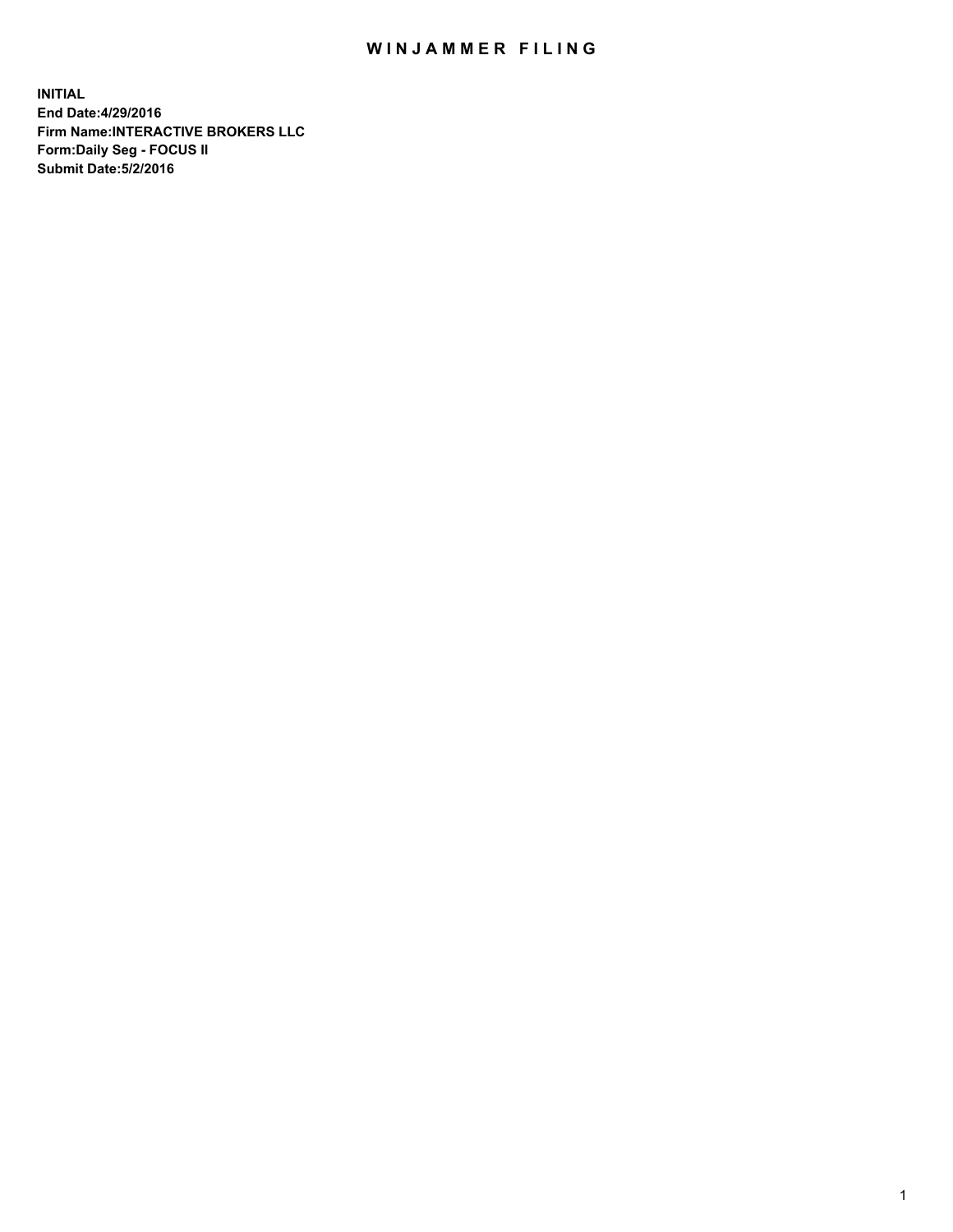## **INITIAL End Date:4/29/2016 Firm Name:INTERACTIVE BROKERS LLC Form:Daily Seg - FOCUS II Submit Date:5/2/2016 Daily Segregation - Cover Page**

| Name of Company<br><b>Contact Name</b><br><b>Contact Phone Number</b><br><b>Contact Email Address</b>                                                                                                                                                                                                                         | <b>INTERACTIVE BROKERS LLC</b><br><b>Alex Parker</b><br>203-618-7738<br>aparker@interactivebrokers.com |
|-------------------------------------------------------------------------------------------------------------------------------------------------------------------------------------------------------------------------------------------------------------------------------------------------------------------------------|--------------------------------------------------------------------------------------------------------|
| FCM's Customer Segregated Funds Residual Interest Target (choose one):<br>a. Minimum dollar amount: ; or<br>b. Minimum percentage of customer segregated funds required:% ; or<br>c. Dollar amount range between: and; or<br>d. Percentage range of customer segregated funds required between:% and%.                        | <u>0</u><br>155,000,000 245,000,000<br><u>00</u>                                                       |
| FCM's Customer Secured Amount Funds Residual Interest Target (choose one):<br>a. Minimum dollar amount: ; or<br>b. Minimum percentage of customer secured funds required:%; or<br>c. Dollar amount range between: and; or<br>d. Percentage range of customer secured funds required between:% and%.                           | <u>0</u><br>80,000,000 120,000,000<br><u>00</u>                                                        |
| FCM's Cleared Swaps Customer Collateral Residual Interest Target (choose one):<br>a. Minimum dollar amount: ; or<br>b. Minimum percentage of cleared swaps customer collateral required:%; or<br>c. Dollar amount range between: and; or<br>d. Percentage range of cleared swaps customer collateral required between:% and%. | <u>0</u><br>0 <sub>0</sub><br>0 <sub>0</sub>                                                           |

Attach supporting documents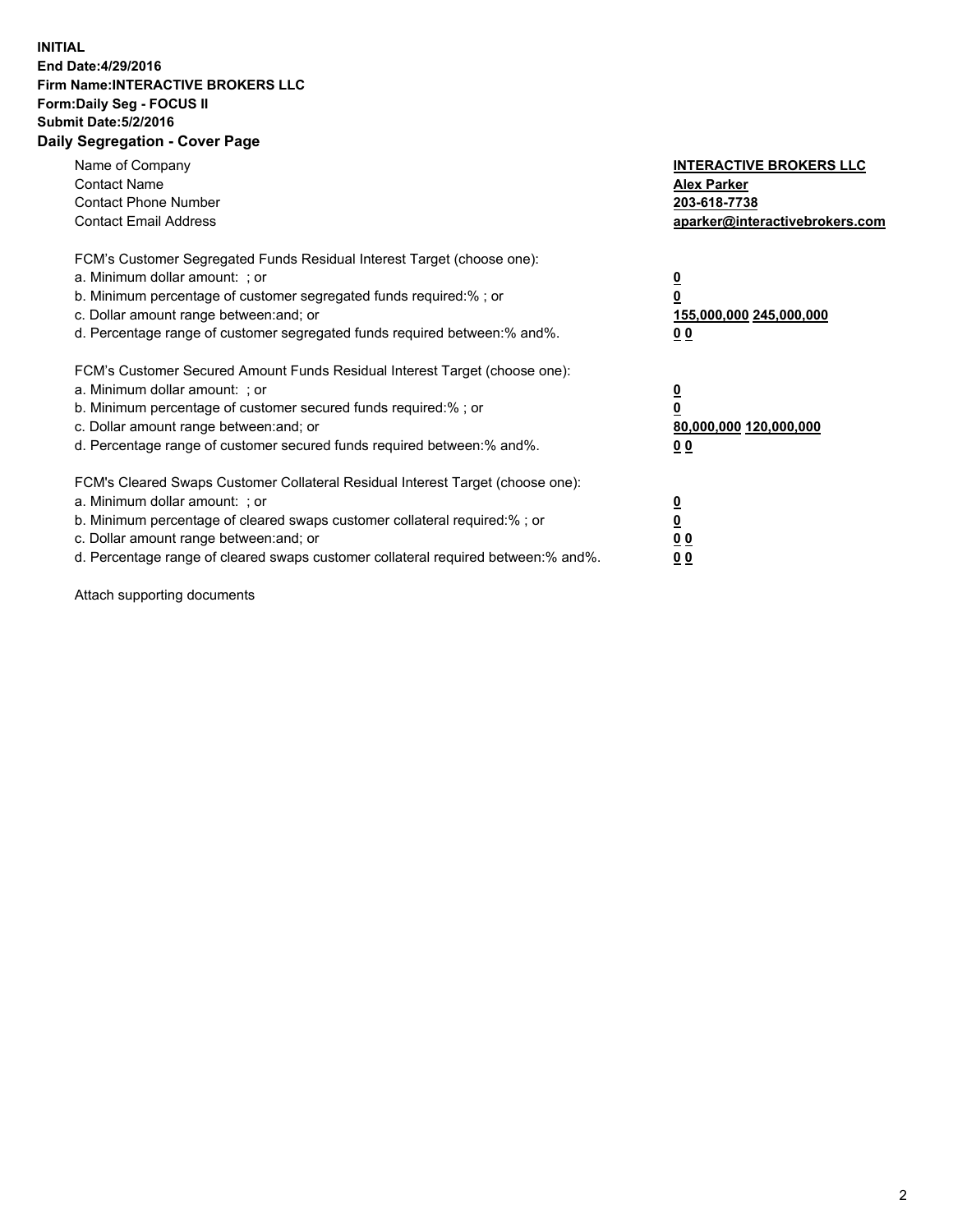## **INITIAL End Date:4/29/2016 Firm Name:INTERACTIVE BROKERS LLC Form:Daily Seg - FOCUS II Submit Date:5/2/2016 Daily Segregation - Secured Amounts**

|     | Foreign Futures and Foreign Options Secured Amounts                                         |                                   |
|-----|---------------------------------------------------------------------------------------------|-----------------------------------|
|     | Amount required to be set aside pursuant to law, rule or regulation of a foreign            | $0$ [7305]                        |
|     | government or a rule of a self-regulatory organization authorized thereunder                |                                   |
| 1.  | Net ledger balance - Foreign Futures and Foreign Option Trading - All Customers             |                                   |
|     | A. Cash                                                                                     | 288,429,614 [7315]                |
|     | B. Securities (at market)                                                                   | $0$ [7317]                        |
| 2.  | Net unrealized profit (loss) in open futures contracts traded on a foreign board of trade   | 5,255,577 [7325]                  |
| 3.  | Exchange traded options                                                                     |                                   |
|     | a. Market value of open option contracts purchased on a foreign board of trade              | 76,290 [7335]                     |
|     | b. Market value of open contracts granted (sold) on a foreign board of trade                | -201,893 [7337]                   |
| 4.  | Net equity (deficit) (add lines 1. 2. and 3.)                                               | 293,559,588 [7345]                |
| 5.  | Account liquidating to a deficit and account with a debit balances - gross amount           | 208,786 [7351]                    |
|     |                                                                                             |                                   |
| 6.  | Less: amount offset by customer owned securities                                            | 0 [7352] 208,786 [7354]           |
|     | Amount required to be set aside as the secured amount - Net Liquidating Equity              | 293,768,374 [7355]                |
|     | Method (add lines 4 and 5)                                                                  |                                   |
| 7.  | Greater of amount required to be set aside pursuant to foreign jurisdiction (above) or line | 293,768,374 [7360]                |
|     | 6.                                                                                          |                                   |
|     | FUNDS DEPOSITED IN SEPARATE REGULATION 30.7 ACCOUNTS                                        |                                   |
| 1.  | Cash in banks                                                                               |                                   |
|     | A. Banks located in the United States                                                       | $Q$ [7500]                        |
|     | B. Other banks qualified under Regulation 30.7                                              | 0 [7520] 0 [7530]                 |
| 2.  | Securities                                                                                  |                                   |
|     | A. In safekeeping with banks located in the United States                                   | 361,747,702 [7540]                |
|     | B. In safekeeping with other banks qualified under Regulation 30.7                          | 0 [7560] 361,747,702 [7570]       |
| 3.  | Equities with registered futures commission merchants                                       |                                   |
|     | A. Cash                                                                                     | $0$ [7580]                        |
|     | <b>B.</b> Securities                                                                        | $0$ [7590]                        |
|     | C. Unrealized gain (loss) on open futures contracts                                         | $0$ [7600]                        |
|     | D. Value of long option contracts                                                           | $0$ [7610]                        |
|     | E. Value of short option contracts                                                          | 0 [7615] 0 [7620]                 |
| 4.  | Amounts held by clearing organizations of foreign boards of trade                           |                                   |
|     | A. Cash                                                                                     | $0$ [7640]                        |
|     | <b>B.</b> Securities                                                                        | $0$ [7650]                        |
|     | C. Amount due to (from) clearing organization - daily variation                             | $0$ [7660]                        |
|     | D. Value of long option contracts                                                           | $0$ [7670]                        |
|     | E. Value of short option contracts                                                          | 0 [7675] 0 [7680]                 |
| 5.  | Amounts held by members of foreign boards of trade                                          |                                   |
|     | A. Cash                                                                                     | 60,671,756 [7700]                 |
|     | <b>B.</b> Securities                                                                        | $0$ [7710]                        |
|     | C. Unrealized gain (loss) on open futures contracts                                         | 6,436,052 [7720]                  |
|     | D. Value of long option contracts                                                           | 76,292 [7730]                     |
|     | E. Value of short option contracts                                                          | -201,897 [7735] 66,982,203 [7740] |
| 6.  | Amounts with other depositories designated by a foreign board of trade                      | $0$ [7760]                        |
| 7.  | Segregated funds on hand                                                                    | $0$ [7765]                        |
| 8.  | Total funds in separate section 30.7 accounts                                               | 428,729,905 [7770]                |
| 9.  | Excess (deficiency) Set Aside for Secured Amount (subtract line 7 Secured Statement         | 134,961,531 [7380]                |
|     | Page 1 from Line 8)                                                                         |                                   |
| 10. | Management Target Amount for Excess funds in separate section 30.7 accounts                 | 80,000,000 [7780]                 |
| 11. | Excess (deficiency) funds in separate 30.7 accounts over (under) Management Target          | 54,961,531 [7785]                 |
|     |                                                                                             |                                   |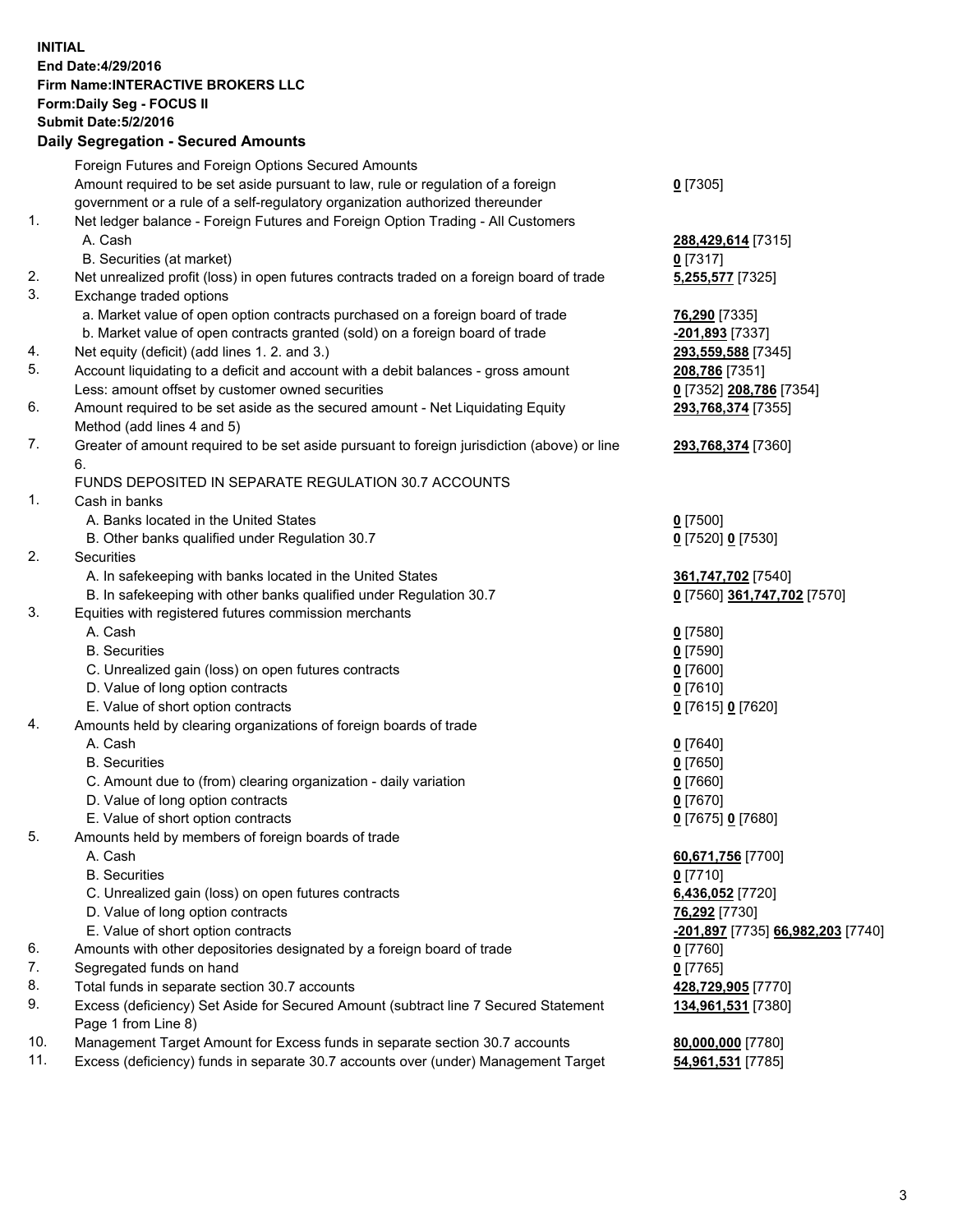**INITIAL End Date:4/29/2016 Firm Name:INTERACTIVE BROKERS LLC Form:Daily Seg - FOCUS II Submit Date:5/2/2016 Daily Segregation - Segregation Statement** SEGREGATION REQUIREMENTS(Section 4d(2) of the CEAct) 1. Net ledger balance A. Cash **2,748,081,546** [7010] B. Securities (at market) **0** [7020] 2. Net unrealized profit (loss) in open futures contracts traded on a contract market **-19,968,664** [7030] 3. Exchange traded options A. Add market value of open option contracts purchased on a contract market **133,675,864** [7032] B. Deduct market value of open option contracts granted (sold) on a contract market **-206,025,221** [7033] 4. Net equity (deficit) (add lines 1, 2 and 3) **2,655,763,525** [7040] 5. Accounts liquidating to a deficit and accounts with debit balances - gross amount **149,431** [7045] Less: amount offset by customer securities **0** [7047] **149,431** [7050] 6. Amount required to be segregated (add lines 4 and 5) **2,655,912,956** [7060] FUNDS IN SEGREGATED ACCOUNTS 7. Deposited in segregated funds bank accounts A. Cash **227,047,958** [7070] B. Securities representing investments of customers' funds (at market) **1,609,439,125** [7080] C. Securities held for particular customers or option customers in lieu of cash (at market) **0** [7090] 8. Margins on deposit with derivatives clearing organizations of contract markets A. Cash **139,375,175** [7100] B. Securities representing investments of customers' funds (at market) **974,928,311** [7110] C. Securities held for particular customers or option customers in lieu of cash (at market) **0** [7120] 9. Net settlement from (to) derivatives clearing organizations of contract markets **-14,306,510** [7130] 10. Exchange traded options A. Value of open long option contracts **133,679,950** [7132] B. Value of open short option contracts **-206,029,351** [7133] 11. Net equities with other FCMs A. Net liquidating equity **0** [7140] B. Securities representing investments of customers' funds (at market) **0** [7160] C. Securities held for particular customers or option customers in lieu of cash (at market) **0** [7170] 12. Segregated funds on hand **0** [7150] 13. Total amount in segregation (add lines 7 through 12) **2,864,134,658** [7180] 14. Excess (deficiency) funds in segregation (subtract line 6 from line 13) **208,221,702** [7190] 15. Management Target Amount for Excess funds in segregation **155,000,000** [7194] 16. Excess (deficiency) funds in segregation over (under) Management Target Amount Excess **53,221,702** [7198]